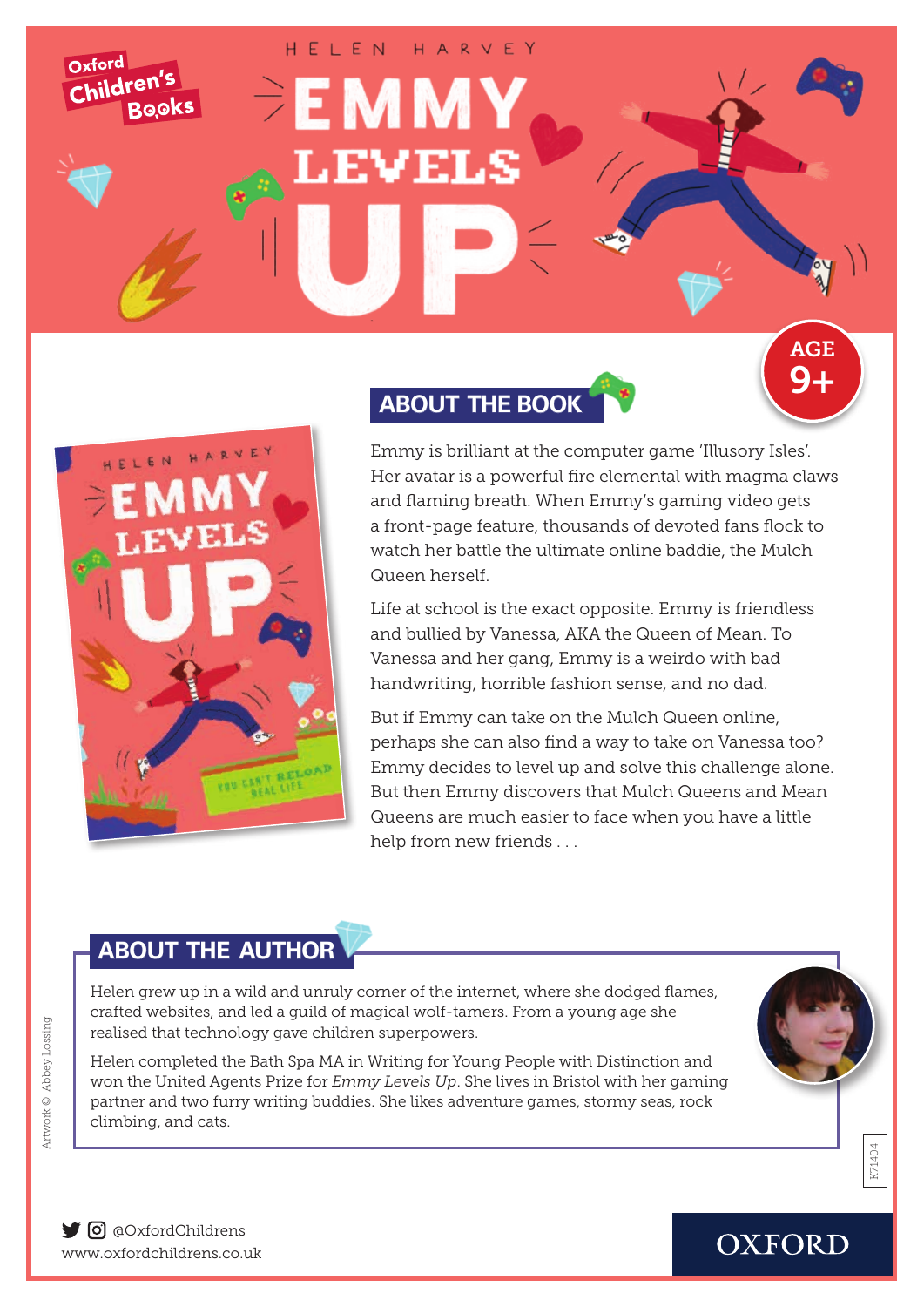

### **General chat questions about the book**

- How did you feel when reading this book? And how did you feel when you finished it?
- Which parts of the story do you remember most?
- Did you skip any parts? Which parts?
- Was there anything that took you by surprise?
- $\bullet$  Were there any parts that didn't make sense to you?
- What was the thing you most liked finding out from the book?
- $\bullet$  Who was your favourite character?
- $\bullet$  Did you stop and start, or did you want to read it all through in one go?
- $\bullet$  Has reading the book made you think differently about anything?
- Has it given you ideas for things you would like to have a go at?
- **I** How would you describe the book in three words?

## **More to think and talk about**

#### *Gaming*

*'My fingers tap on the keyboard and Emmentine bounds up the mountainside with catlike grace. . .'* (p1)

- $\bullet$  Emmy is completely into playing an online game called 'Illusory Isles.' If you're a gamer too, what are your favourite games at the moment?
- $\bullet$  What do you think makes a game interesting and exciting?
- <sup>l</sup> What do you especially like about online gaming? Do you play on your own or with friends?
- What books or videos do you use to help you get to know about a game?
- <sup>l</sup> Do you make up and code your own games?

### *Wargaming with plastic figures*

*'It's this table-top game. You create an army of little plastic people and then fight someone else's army.'* (p90)

• Emmy's school friend Jude also plays 'Warsorcery', a game with plastic figures, and especially likes painting the models for this game. What games do you know which are like this?

#### *Fantasy versus real life*

*'Have you ever played Superheroes?'. . .'Basically you pretend the school is under attack from something evil like dragons or aliens. . .we're superheroes and it's up to us to save the school.'* (p149)

Have you played imaginary games like this in your head, and/or with your friends?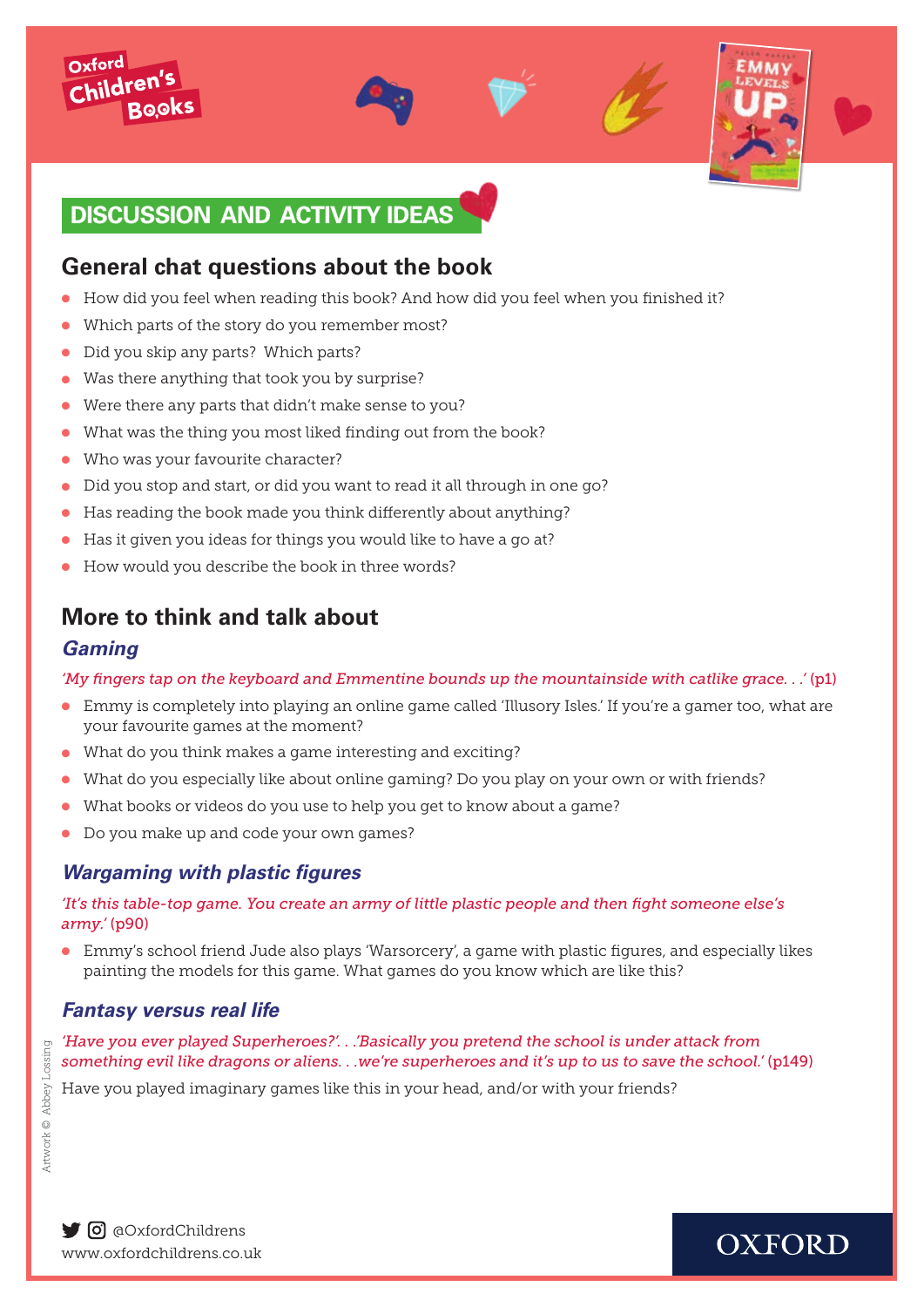

This is what it says on the front cover of *Emmy Levels Up*.

What do you think this means?

Emmy's favourite game, 'Illusory Isles', like many computer games—such as 'Zelda' and 'Fighting Fantasy'—is about an imaginary world with fantastic adventures, and characters with superpowers.

How do you think playing these games can help you in the real world? What does Emmy learn from playing them that helps her to deal with things in real life?

#### *Levels*

Oxford Childre

A game level is a section or part of a game, and to complete a level a gamer usually has to meet goals or perform a certain task. Many games have several levels—often, each one is harder than the one before.

Why do you think this book is called *Emmy Levels Up*?

Have a look at how Emmy's story is divided into these sections or levels, and think about what she does in each level.

- $\bullet$  Newbie
- $\bullet$  Initiated
- $\bullet$  Expert
- **Level Lost**
- $\bullet$  Boss

#### *Friendship*

#### *'I bet you're excited to show your friends at school,' says Paul. But suddenly I'm knotted up.'* (p8)

Why do you think Emmy feels like this when Paul talks about her friends at school?

How do her friendships gradually grow? And how do they help her—both in her game-playing and in real life?

Here are two quotes about friendship. How do they fit with Emmy's experiences?

*'You have been my friend. That in itself is a tremendous thing.'*  (E. B. White, *Charlotte's Web*)

*'It is when we are most lost that we sometimes find our truest friends.'* (Brothers Grimm, *Snow White*)

What makes a good friend? What do you think helps to make a friendship work?

Make a list of all the different kinds of friendships you might have—e.g. school, family, older/younger people, on social media.

What special benefits have you gained from your friendships?

Have any of your friendships started in an unusual way?! Or have you become friends with someone whom you didn't like at all when you first met them?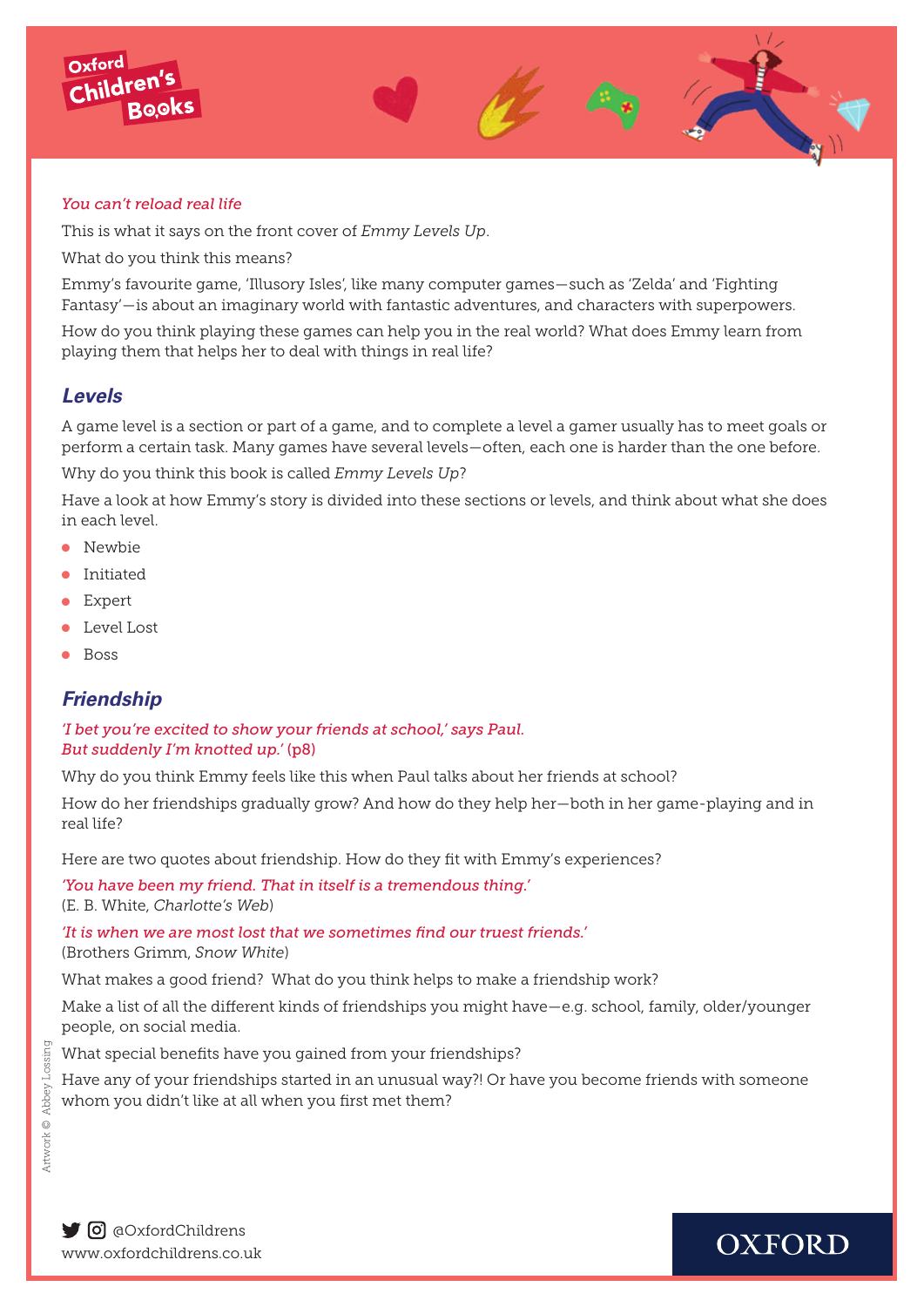



## **FRIENDS WORDSEARCH**

The 16 words in this Wordsearch describe different kinds of friendship. Look for the words in the squares—up, down, from left to right, and from right to left. Can you think of more words which mean 'friend'?

| Q              | W              | C            | О              | M           | $\mathbf P$    | Α            | $\mathbf N$ | Ι              | $\bigcirc$   | N           | Ζ           | B            | К              | X              | $\mathbf P$ | <b>FRIEND</b>    |
|----------------|----------------|--------------|----------------|-------------|----------------|--------------|-------------|----------------|--------------|-------------|-------------|--------------|----------------|----------------|-------------|------------------|
| Y              | $\overline{P}$ | L            | X              | V           | N              | M            | B           | C              | G            | Α           | S           | F            | $\mathsf{P}$   | Α              | L           | <b>COMPANION</b> |
| Z              | V              | Α            | L              | O           | X              | T            | E           | $\mathbf P$    | Ι            | W           | Q           | X            | O              | $\overline{P}$ | Α           | <b>ALLY</b>      |
| B              | $\mathbf{M}$   | S            | B              | X           | $\overline{V}$ | Q            | Z           | B              | $\mathbf{M}$ | B           | B           | U            | D              | $\mathbf D$    | Y           | <b>BUDDY</b>     |
| S              | F              | S            | D              | E           | $\overline{V}$ | A            | $\mathbf M$ | $\overline{V}$ | Α            | X           | Z           | W            | B              | G              | $\mathbf M$ | <b>MATE</b>      |
| W              | X              | $\mathbf{M}$ | X              | T           | V              | W            | Z           | F              | X            | Z           | B           | K            | X              | J              | Α           | <b>CHUM</b>      |
| $\overline{V}$ | M              | Α            | G              | A           | $\overline{V}$ | $\mathbf{M}$ | W           | X              | Z            | B           | J           | C            | Z              | B              | T           | <b>CLASSMATE</b> |
| $\mathbf P$    | E              | T            | Α              | M           | L              | U            | $\bigcirc$  | S              | Z            | $\mathbf K$ | J           | I            | W              | X              | E           | <b>COMRADE</b>   |
| J              | X              | E            | K              | I           | J              | H            | E           | $\mathbb{R}$   | F            | Α           | S           | К            | C              | Н              | J           | <b>PAL</b>       |
| $\mathbf K$    | Q              | Z            | $\overline{V}$ | T           | Ζ              | $\mathsf{C}$ | $\bigcirc$  | $\mathbf M$    | $\mathbb{R}$ | Α           | $\mathbf D$ | E            | B              | G              | W           | <b>SIDEKICK</b>  |
| Α              | W              | X            | $\overline{V}$ | $\mathbf N$ | Q              | L            | S           | Q              | I            | T           | U           | D            | Z              | К              | B           | <b>PLAYMATE</b>  |
| L              | $\overline{V}$ | Χ            | Z              | I           | W              | A            | D           | F              | E            | Q           | W           | $\mathbf I$  | G              | J              | E           | <b>AMIGO</b>     |
| L              | $\overline{P}$ | B            | V              | J           | X              | W            | Z           | X              | N            | X           | G           | S            | B              | G              | S           | <b>BFF</b>       |
| Y              | E              | T            | K              | U           | Z              | L            | J           | G              | $\mathbf D$  | S           | Z           | W            | J              | $\overline{V}$ | T           | <b>SOULMATE</b>  |
| W              | Q              | B            | F              | F           | Ρ              | Q            | Z           | $\overline{V}$ | X            | Q           | $\mathbf M$ | $\mathbf P$  | $\overline{V}$ | Z              | I           | <b>BESTIE</b>    |
| W              | J              | Z            | V              | B           | $\mathbf M$    | Q            | B           | Χ              | W            | Z           | G           | $\mathbf{M}$ | Α              | T              | E           | <b>INTIMATE</b>  |
|                |                |              |                |             |                |              |             |                |              |             |             |              |                |                |             |                  |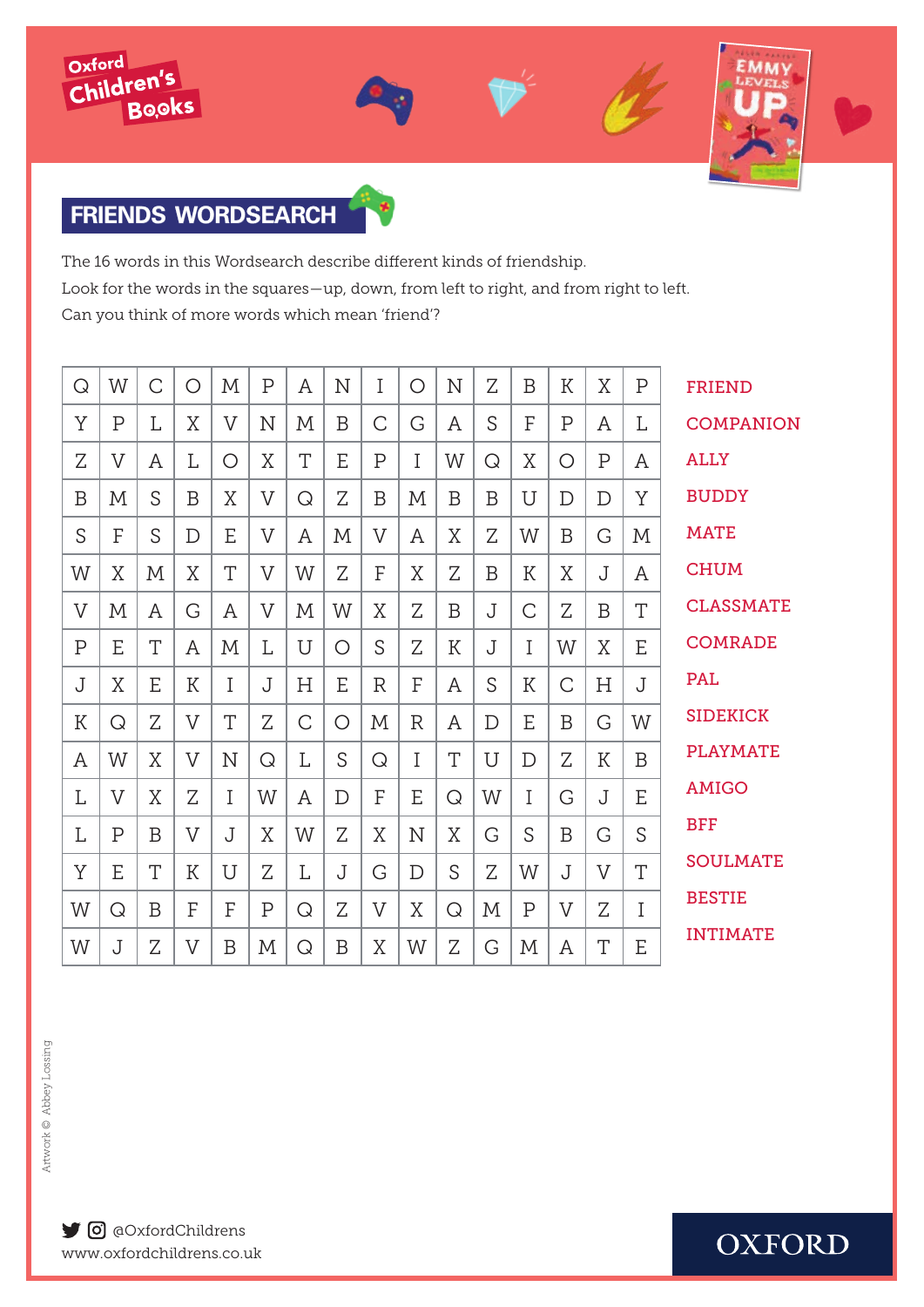



*'"It's not like we beat her up," says Vanessa. "You should have seen the bullying that happened at my old school. That was real bullying."'* (p153)

What do you think we mean by the word 'bullying'?

#### *'She's pulling the same trick she pulls with me. Questions with no right answers.'* (p250)

What are all the ways in which Vanessa bullies Emmy?

#### *'But I don't know how to beat Vanessa'* (p156)

Here is some of the advice that Emmy gets from her brother Ryan, her mum, and her headteacher. Who said each of these things, and what happened when she followed their advice?

- *• 'Like, say stuff back. Show you're not scared.'* (p78)
- *• 'So, should I punch Vanessa?' 'If it makes her stop.'* (p78)
- *• 'Why didn't you tell a teacher?'* (p262)
- *'. . .tell me everything that Vanessa has said or done. I'll write it in a list and then you can show it to Miss Monday.'* (p118)
- *• 'Next time she does anything, just walk away. . .'* (p119)

What activity does Emmy's teacher set up which makes a really positive difference for Emmy in her friendships?

What does Emmy learn from joining in with this—and how does it help when Vanessa tries to insist that she is the rightful winner of the story writing competition?

#### *'I think she feels a bit out-of-place, that's all.'* (p184)

Why do you think Vanessa bullies Emmy? How do you feel about Vanessa at the end of the story? Have you read other stories in which there is an unpopular character whom you end up feeling sorry for, or who ends up changing for the better?

*'Ever since, we've had all these lessons about how it's OK to be different and what to do if we see someone getting picked on. I don't know if it will help but it's a nice break form writing stories every day.'* (p274)

Every school has an anti-bullying strategy. Talk about what your school does to prevent bullying—and what you should do if bullying does happen.

#### *Believing in yourself*

*'I'm no good at anything cool or important.'* (p193) *'You needed to win. You needed to realise you're good at something. . .'* (p248) *'Perhaps she knows about my real-life superpowers too.'* (p280)

Emmy and Jude both seem to lack confidence at the start of this story, but what do they discover are their real-life superpowers?

What are yours?!

If it were possible, what fantastic superpower would you like to have?

Perhaps the power to become invisible? Super-human strength? X-ray vision?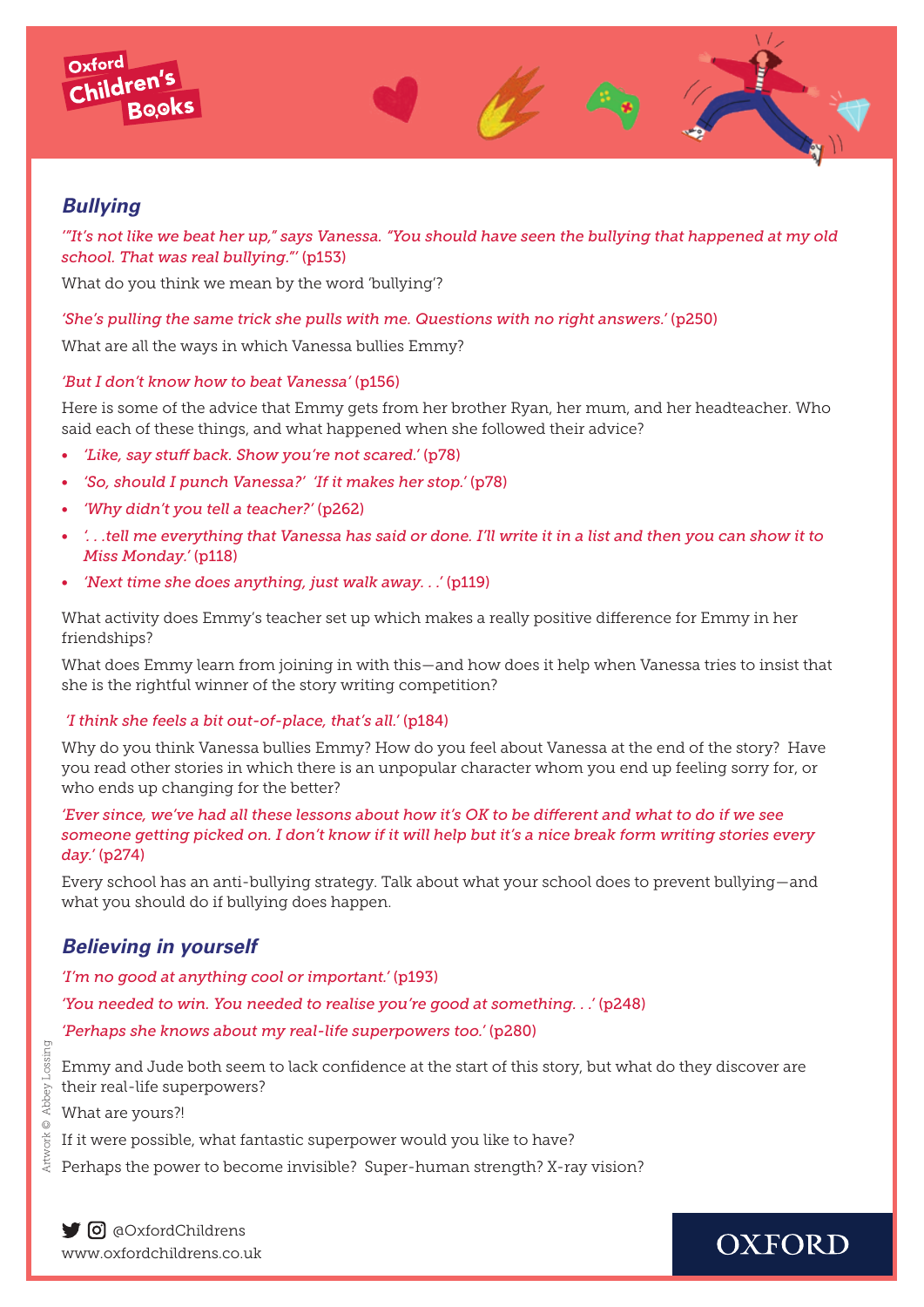



#### *Character fact files*

Here's a way of building up a profile and thinking more about the characters in this book.

Collect all that you know about each character, with some examples from the story which back up your description.

Have a go at making fact files for Emmy, her mum, Ryan, Jude, Lila, and Vanessa.

You can get some of the information from the story, and you can also add into the picture of each person, imagining some more about them—e.g. what you think their hopes and dreams might be, or what their favourite book or game could be.

For example, for Emmy: NAME – Emmy

PLACE IN THE STORY – Main character

CHARACTER – Imaginative, quick-thinking

FAVOURITE BOOK – *The Island that Didn't Exist* by Joe Wilson

(Look this up, it's a real book and a great adventure story!)

#### CHARACTER FACT FILE

NAME

PLACE IN THE STORY

CHARACTER

LIKES & DISLIKES

HOPES AND DREAMS

Artwork © Abbey Lossing Artwork © Abbey Lossing

FAVOURITE BOOK

[www.oxford](http://www.oxfordowl.co.uk/christmas )childrens.co.uk O @OxfordChildrens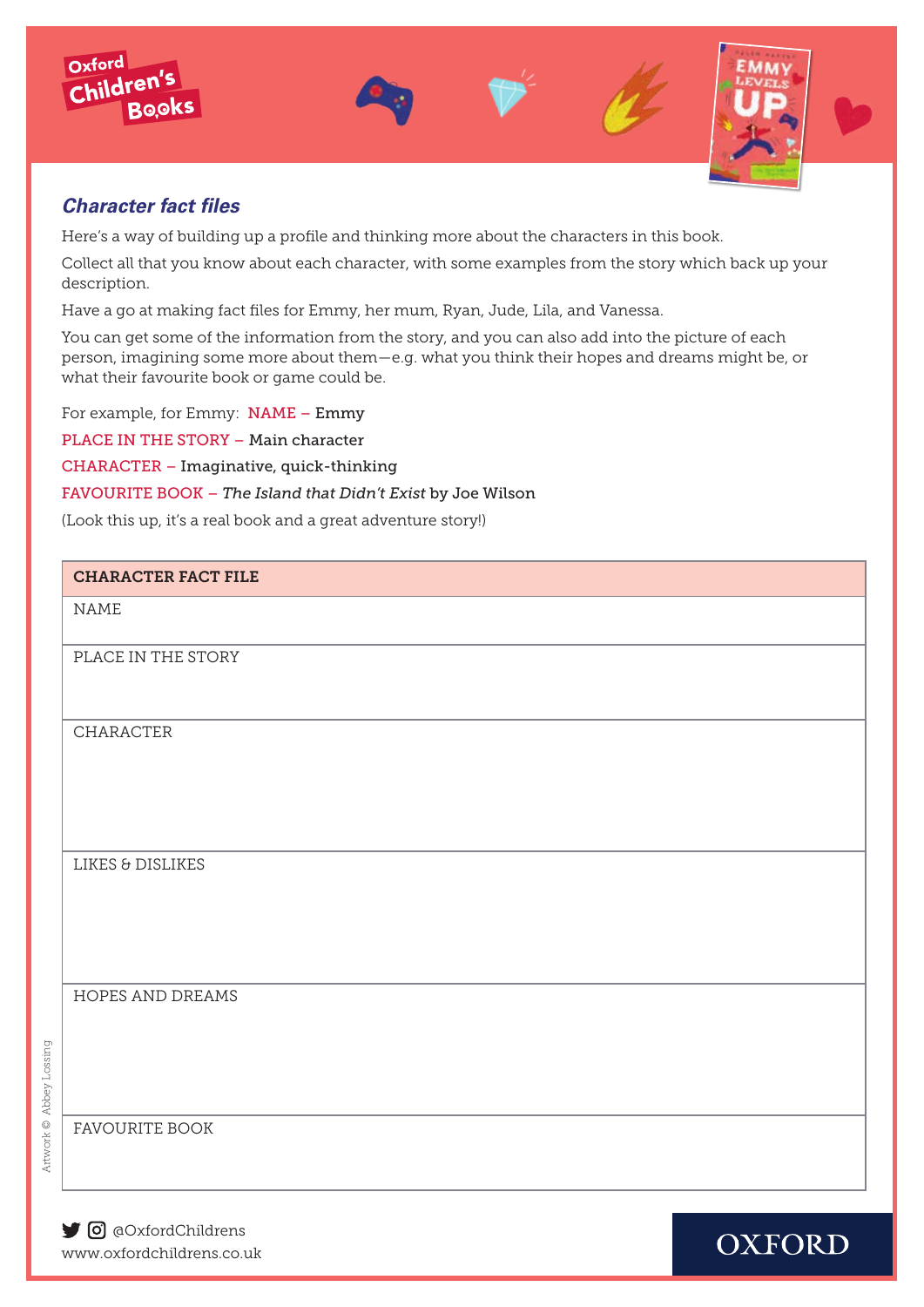



*'Or we could make an actual game.'* (p126)

### **Create your own game!**

As when you're writing a story, creating a game requires planning.

Set out your ideas in words and/or pictures. You could make a storyboard to show the scenarios and challenges which your characters have to move through.

Or you could get a large sheet of paper and map out your fantasy world and the journeys your characters have to take.

From this you could also make a model.

*'Most of my bedroom carpet is taken up with a cardboard model of the Illusory Isles that Mum and Ryan helped me make.'* (p47)

Here are the main things you need to think about:

### *Setting*

Where are the adventures in your game going to take place?

Will you have a simple environment, or will your characters journey through different scenarios, as in 'Illusory Isles', with its islands of Shimmer, Shade, and Sheen.

### *Characters*

Who will the players meet in your game? Will there be companions to help with their expertise?

Look at Tia Treekeeper in Emmy's game, who offers healing and shielding spells.

Will you have monsters—like the Mulchbeasts—or fearsome characters like Emmy's main enemy, the Mulch Queen?

Who else might live in your fantasy world? In Emmy's game she meets travelling actors and the People of the Swamp; there's Roghod Humph, Mal Shatterbolt, and other characters in each scenario.

Emmy is a fire elemental.

Who will you be? What will you look like?

What superpowers will you have?

*'My gaming superpower is. . .getting inside the heads of my enemies'* (p175)

Have a look at pages 276 & 277, where Emmy and her friends describe their powers and strategies.

*'My superpower is my skill at beating the baddies'* (p277) *'I level up my character and find the best companions. Then, when it's time for the fight, I'm totally prepared.'* (p277)

What name will you give yourself?

Emmy is 'Emmentine' and Jude is 'JadeMage'.

Make a drawing of your character and annotate it with the details of your superpowers.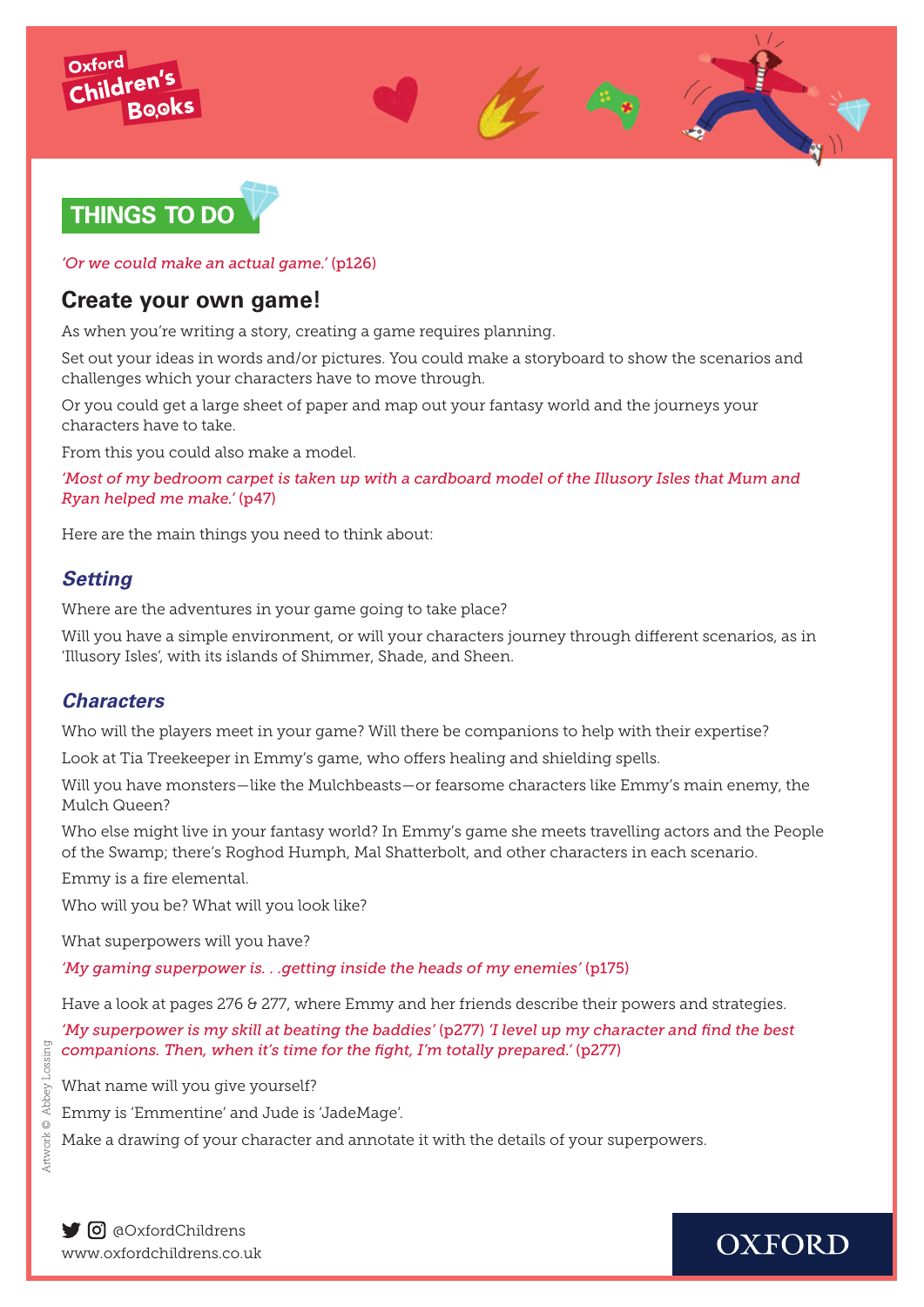







### *Aim of your game*

As your character(s) move through your game, what challenges will they face as they go up each level. What is their ultimate aim?

Emmy has to defeat and destroy the Mulch Queen.

Will your characters have to fight? Are there things they need to collect? Will they need to build or design things, as Emmy's friend does for the animals in her favourite Animal Hotel game?

### *Spells and devices*

What will help your characters in their challenges?

*'She finds rare items – a fleetfoot necklace, a scarf of persuasion. . .'* (p206)

In 'Illusory Isles', when Emmy and Jude are fighting the mulch maggots they use the Tonic of Might and a Sphere of Protection.

### *Sound effects and music*

*'. . .a website where you can make your own game music. . .we mess around with bleeps and buzzes.'*  (p129) See what you can find on the internet to help you create sound effects or add music to your game.

### *The name of the game!*

Last but absolutely not least—what will you call your game?!

## **Have a debate! Gaming vs reading books!**

#### *'Anyone who plays Illusory Isles has masses of imagination'* (p146)

Which do you think is a more useful and creative thing to do—gaming or reading? Or does each activity give you something special?

Have a go at having a debate about gaming versus reading with your friends, or in your school class or reading group, and make a case for each side.

You'll need to have:

- A proposal or proposition, e.g. 'Gaming is as useful and creative as reading books'.
- $\bullet$  A proposer to make a speech with arguments to support this proposal
- $\bullet$  An opposer to make a speech giving the arguments against this idea
- **•** Someone to second the proposer, adding to their argument
- **•** Someone to second the opposer, with more arguments against
- The rest of the group asking questions, to make sure everyone understands both points of view
- $\bullet$  A vote-for and against the proposal

Remember that a good debate is not an argument: it's looking at an issue or an idea from various points of view, and it means thinking carefully about the argument you make and listening carefully to the opposing arguments, so that you can make a suitable response.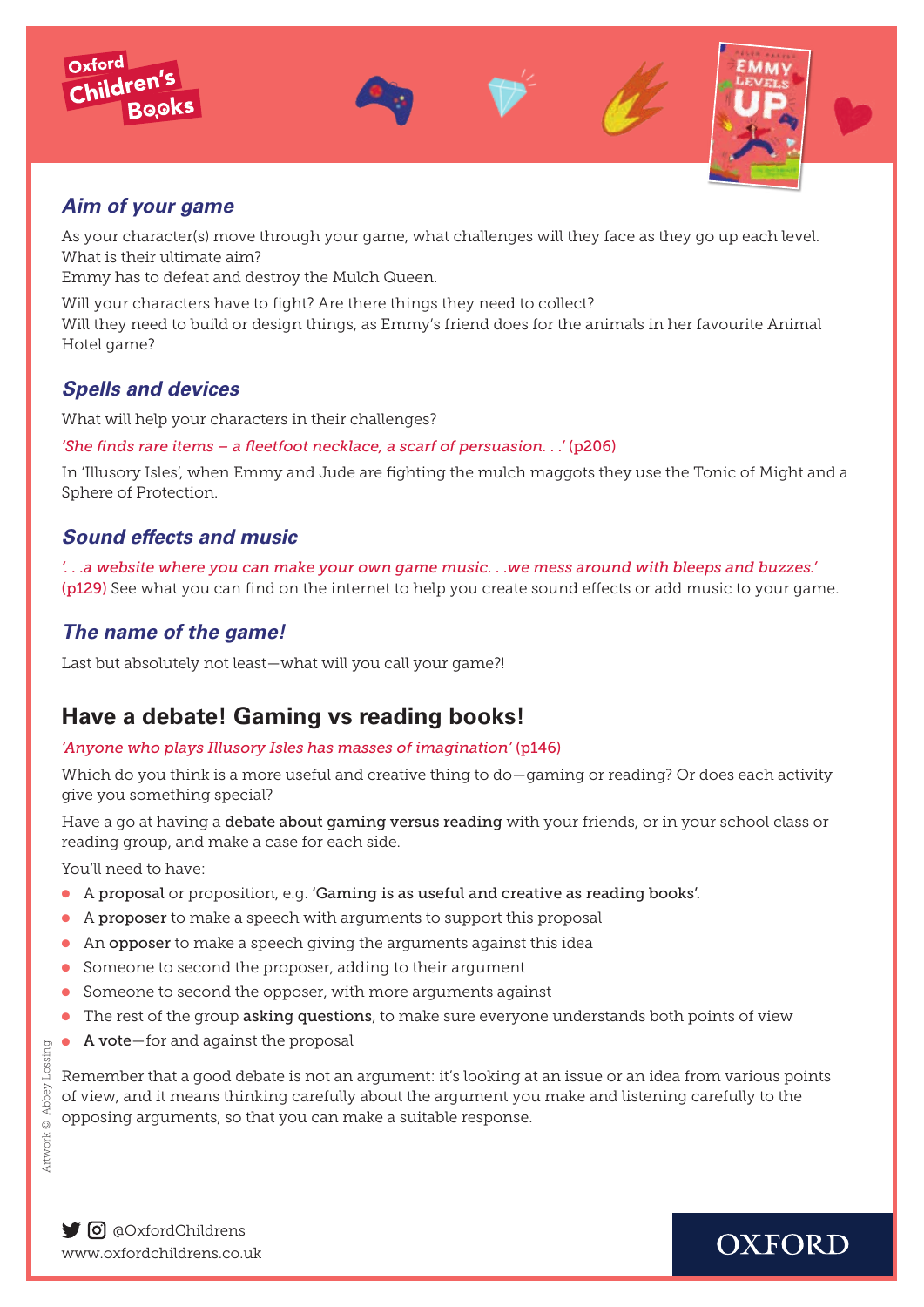

Oxford Childre

- **Research your facts thoroughly—for both sides of the argument**
- Make some notes to prepare your speech, but just refer to them, don't read them out like an essay
- $\bullet$  Make your points clearly, with persuasive arguments
- $\bullet$  Be confident in your speech and body language
- $\bullet$  Listen carefully to the opposing arguments
- **•** Don't make it personal or lose your temper and shout
- Be prepared to change your mind—you might realise they're right, and being honest about this will get others thinking carefully

You could also try some debate role play, swapping over so that you get to express both sides, and see if this changes or strengthens your original opinion.

### **Write…**

#### *. . .a review of your favourite game or book*

Tell people all about the game or book that you most enjoy!

Write a paragraph describing what it's about and why you like it.

Keep your review simple. There's no need to go into too much detail, but make sure you include

- $\bullet$  The essential information: Title, author/creator, publisher/manufacturer
- <sup>l</sup> A brief description of the game, or of the book's content
- Your thoughts and feelings about it—and why you recommend it

#### *. . .your own story about 'The Spell of Happiness'*

When Emmy's school runs a competition asking people to write a story, she enters her friend Jude's story, which is called 'The Spell of Happiness', about an enchanter, an elemental, and a spell.

Have a go at writing your own 'Spell of Happiness' story—it could be fantasy, or maybe you'd like to write something with a real-life setting?

#### *. . .a blog about your favourite activity*

#### *'. . .if you're a budding writer or you've got something to geek out about, come along.'* (p278)

What do you love doing? Gaming? Reading? Sport? music? Getting to know about wildlife? What are you passionate about?

Write a blog about it to get more people sharing your passion!

A blog is usually an online diary or journal, sharing information and written in a conversational style.

Here are some tips for what your blog would need:

- $\bullet$  A headline that readers can't resist
- $\bullet$  An introduction that gets people's attention and makes them want to know more
- **Information and advice that's easy to understand and can't be ignored**
- And at the end something challenging and inspiring to get people really involved!

Artwork © Abbey Lossing

Artwork<sup>O</sup>

Abbey Lossing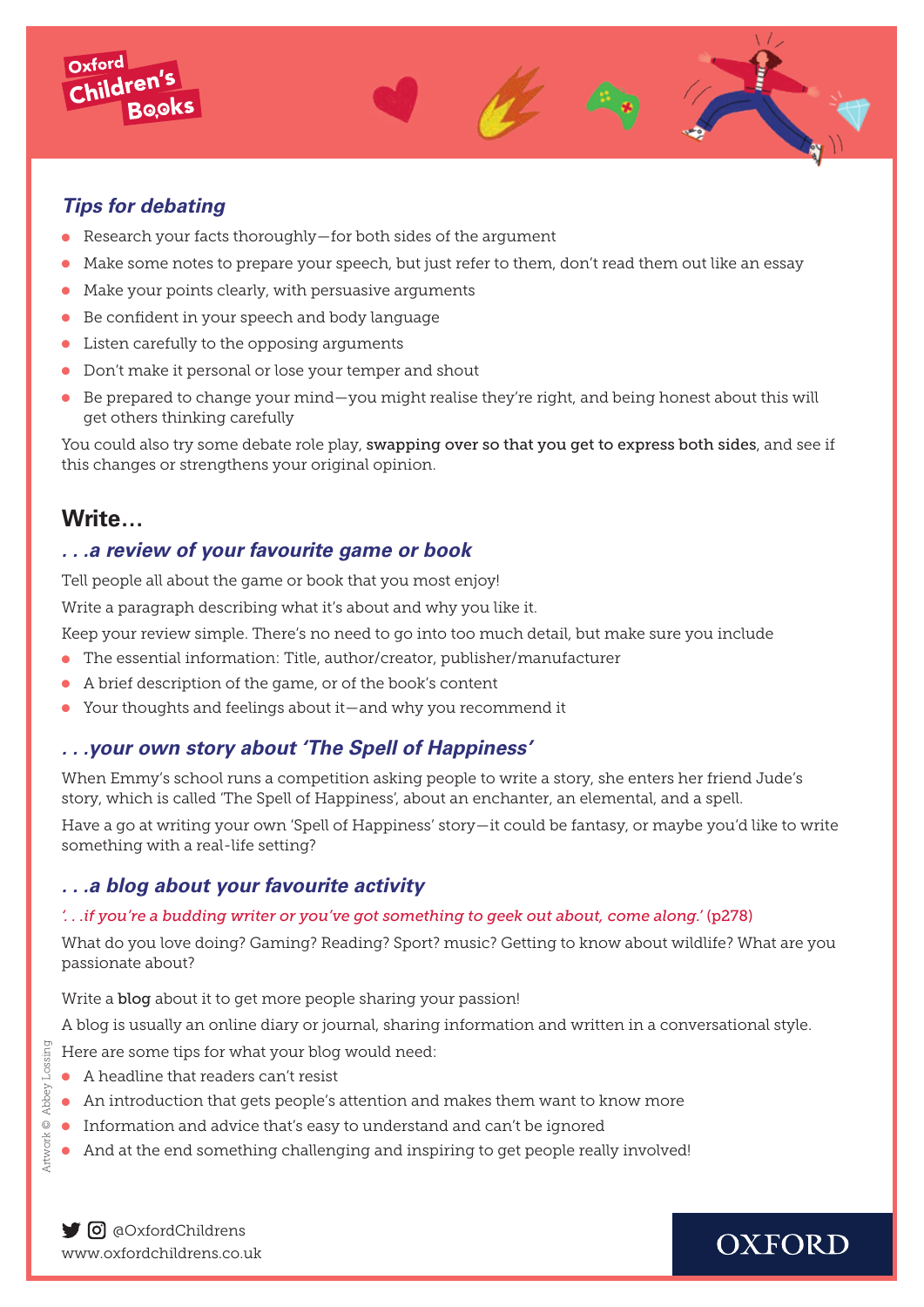

## **A words challenge!**

Do you know what all these words mean? You'll find them all in *Emmy Levels Up,* but their meanings have all been mixed up.

Can you match each word with its right meaning?

| Word                   | <b>Meaning</b>                                                        |  |  |  |  |  |  |  |  |
|------------------------|-----------------------------------------------------------------------|--|--|--|--|--|--|--|--|
| mulch (p6)             | Extremely clean or new                                                |  |  |  |  |  |  |  |  |
| 1.                     | А.                                                                    |  |  |  |  |  |  |  |  |
| pristine (p6)          | Someone who prepared medicines for people                             |  |  |  |  |  |  |  |  |
| 2.                     | C.                                                                    |  |  |  |  |  |  |  |  |
| 3.                     | Gloomy, like a tomb, rather frightening                               |  |  |  |  |  |  |  |  |
| Illusory (p8)          | В.                                                                    |  |  |  |  |  |  |  |  |
| elemental (p22)        | Twisted out of shape                                                  |  |  |  |  |  |  |  |  |
| 4.                     | D.                                                                    |  |  |  |  |  |  |  |  |
| 5.                     | Decaying leaves, wood, or compost                                     |  |  |  |  |  |  |  |  |
| sinister (p56)         | Е.                                                                    |  |  |  |  |  |  |  |  |
| 6.<br>contorted (p57)  | F.<br>A spirit that can do magic: Emmy's character is one<br>of these |  |  |  |  |  |  |  |  |
| 7.                     | Evil-seeming, threatening                                             |  |  |  |  |  |  |  |  |
| sepulchral (p57)       | G.                                                                    |  |  |  |  |  |  |  |  |
| apothecary (p97)<br>8. | H. Unreal: you wonder if it's really there                            |  |  |  |  |  |  |  |  |

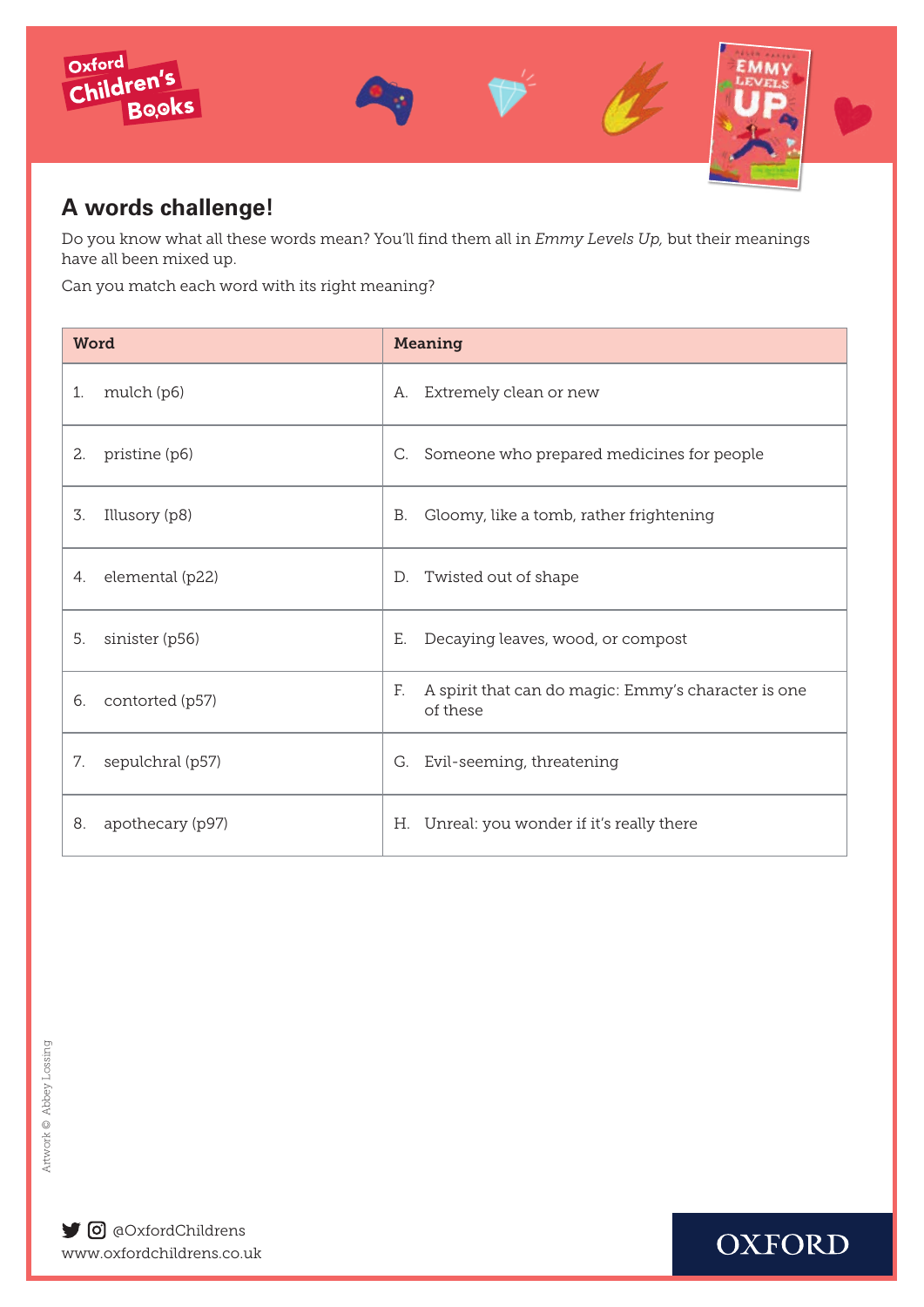

### **Decorate a trainer**

#### *What would magic speedy trainers look like?* (p182)

Emmy's mum fixes her ruined trainers with ribbons and gem stones, drawing flames along the sides of the shoes.

What do you think 'magic speedy trainers' might look like?

Create your own design on this trainer!

What colours and decorations would you use?





**OXFORD** 

[www.oxford](http://www.oxfordowl.co.uk/christmas )childrens.co.uk O @OxfordChildrens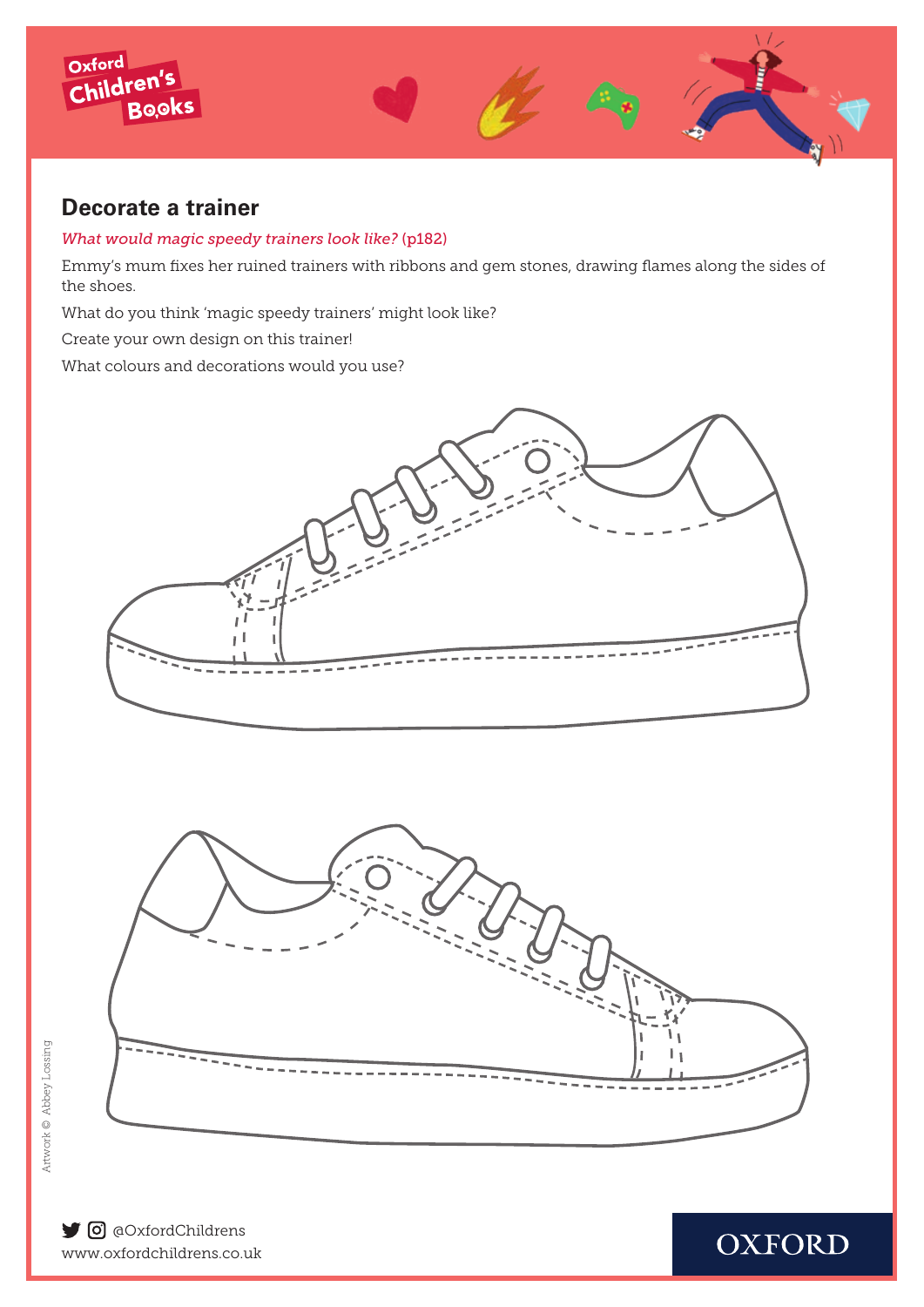



# **MORE TO READ**

| <b>AUTHOR</b>                       | <b>TITLE</b>                                               | <b>PUBLISHER</b>                     | <b>ISBN</b>    |  |  |  |  |  |  |  |  |  |
|-------------------------------------|------------------------------------------------------------|--------------------------------------|----------------|--|--|--|--|--|--|--|--|--|
| Stories about gaming                |                                                            |                                      |                |  |  |  |  |  |  |  |  |  |
| Malorie Blackman                    | Dangerous Reality                                          | Corgi                                | 978-0552551670 |  |  |  |  |  |  |  |  |  |
| Nick Eliopulos                      | Minecraft Woodsword Chronicles (fiction<br>tie-in series)  | Egmont                               | 978-1405293808 |  |  |  |  |  |  |  |  |  |
| Charlie Higson                      | Monstroso                                                  | Puffin                               | 978-0141328454 |  |  |  |  |  |  |  |  |  |
| Terry Pratchett                     | Only You Can Save Mankind                                  | Corgi                                | 978-0552576796 |  |  |  |  |  |  |  |  |  |
| Janet & Jake<br>Tashjian            | My Life as a Gamer                                         | Square Fish                          | 978-1250143686 |  |  |  |  |  |  |  |  |  |
| Diana Wynne<br>Jones                | The Homeward Bounders                                      | HarperCollins                        | 978-0006755258 |  |  |  |  |  |  |  |  |  |
| For inspiration                     |                                                            |                                      |                |  |  |  |  |  |  |  |  |  |
| Ursula K. Le Guin                   | A Wizard of Earthsea                                       | Puffin                               | 978-0141354910 |  |  |  |  |  |  |  |  |  |
| <b>Fiction about bullying</b>       |                                                            |                                      |                |  |  |  |  |  |  |  |  |  |
| Emma Fischel                        | Walls                                                      | Oxford<br>Children's<br><b>Books</b> | 978-0192763822 |  |  |  |  |  |  |  |  |  |
| <b>Patrick Ness</b>                 | A Monster Calls                                            | <b>Walker Books</b>                  | 978-1406361803 |  |  |  |  |  |  |  |  |  |
| R J Palacio                         | Wonder                                                     | Corgi                                | 978-0552565974 |  |  |  |  |  |  |  |  |  |
| Nicky Singer                        | Feather Boy                                                | HarperCollins                        | 978-0007332007 |  |  |  |  |  |  |  |  |  |
| Kim Slater                          | A Seven-Letter word                                        | Macmillan                            | 978-1529009200 |  |  |  |  |  |  |  |  |  |
| Jacqueline Wilson                   | The Butterfly Club                                         | Corgi                                | 978-0552569934 |  |  |  |  |  |  |  |  |  |
| Zack Zombie                         | Diary of a Minecraft Zombie: Bullies and<br><b>Buddies</b> | Zack Zombie                          | 978-1943330386 |  |  |  |  |  |  |  |  |  |
| Non-fiction-gaming                  |                                                            |                                      |                |  |  |  |  |  |  |  |  |  |
| Leonardo Coppola                    | Legend of Zelda Activity Book for Kids                     | Independent                          | 979-8570609440 |  |  |  |  |  |  |  |  |  |
| Megan Miller                        | Minecrafter Architect: The Builder's Idea<br>Book          | <b>Sky Pony</b><br>Press             | 978-1510737648 |  |  |  |  |  |  |  |  |  |
| <b>Computer coding and programs</b> |                                                            |                                      |                |  |  |  |  |  |  |  |  |  |
| Max Wainewright                     | Code Your Own Games! 20 Games to Create<br>with Scratch    | Sterling                             | 978-1454943136 |  |  |  |  |  |  |  |  |  |